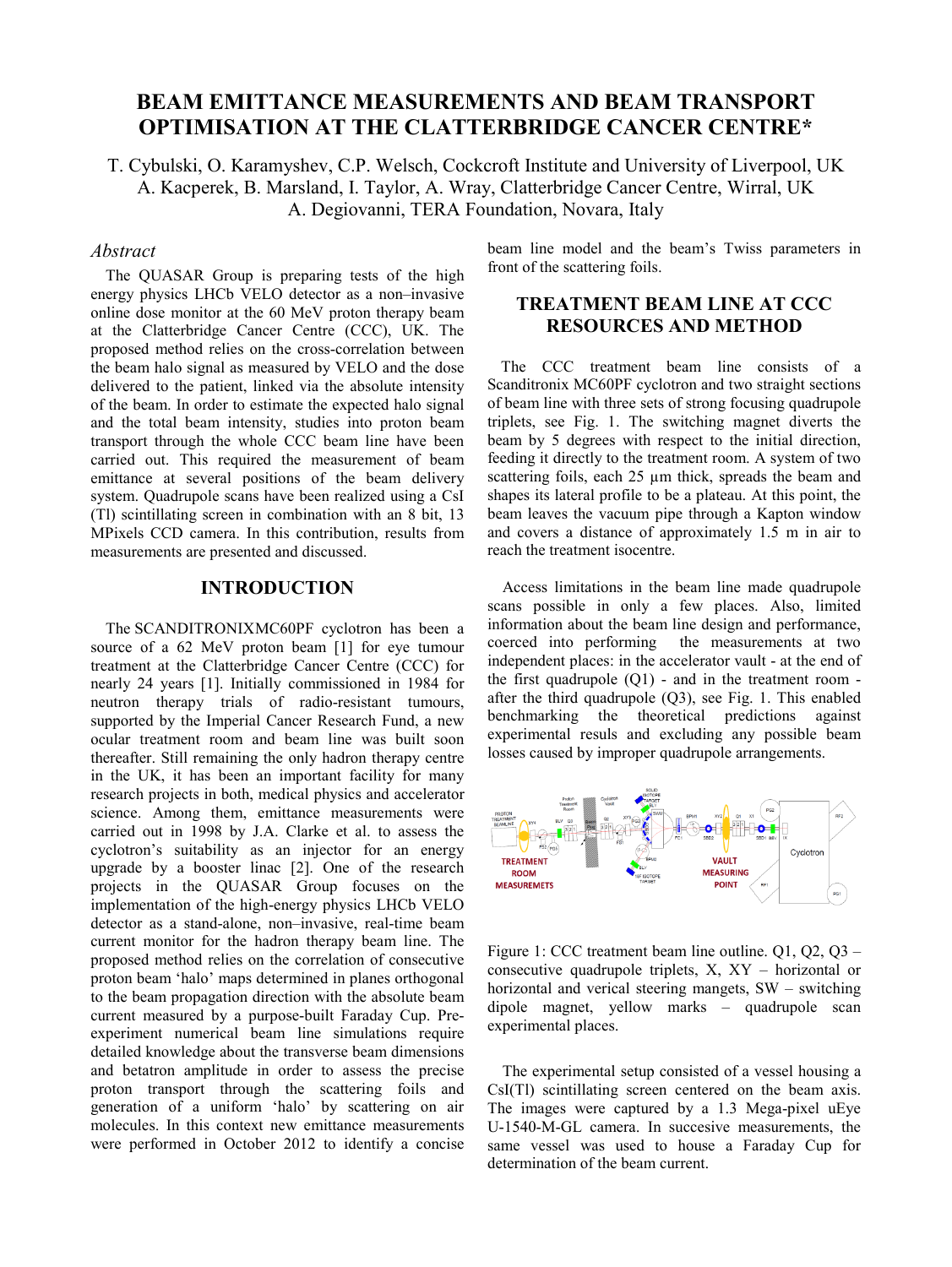

Figure 2: Experimental vessel integrated into the beam line in the accelerator vault (in the right bottom corner of the picture – image of the scintillating screen with marked axes for relating physical dimensions to distances on the image).

 The chosen emittance measurement method uses a linear matrix formalism [4]. The beam parameters described by  $\sigma$  can be propagated through any linear optical system based on the following formulas:

$$
\sigma = R\sigma_i R^T \tag{1}
$$

$$
\sigma = \begin{pmatrix} \sigma_{11} & \sigma_{12} \\ \sigma_{21} & \sigma_{22} \end{pmatrix} = \begin{pmatrix} \langle x^2 \rangle & \langle xx' \rangle \\ \langle xx' \rangle & \langle x'^2 \rangle \end{pmatrix}
$$
 (2)

Where  $\langle x^2 \rangle$  and  $\langle x'^2 \rangle$  are the second order moments of coordinate and divergence, and  $\langle xx' \rangle$  is the correlation between them.  $\sigma$  and  $\sigma_i$  are the beam matrices at the screen position and at the quadrupole entrance, and R is the transfer matrix from the quadrupole entrance to the screen and  $R<sup>T</sup>$  is the transposed transfer matrix. By varying the quadrupole strength a system of linear equations can be obtained and the emittance  $\epsilon$  can be derived from the equations:

$$
\sigma_{11} = R_{11}^2 \sigma_{i11} + 2R_{11}R_{12}\sigma_{i12} + R_{12}^2 \sigma_{i22} \qquad (3)
$$

$$
\epsilon = \sqrt{\det \sigma} \tag{4}
$$

#### **DATA ANALYSIS**

 Data analysis proved to be a challenge in terms of finding an algorithm suitable for both precise determinations of the beam profiles in horizontal and vertical directions for different quadrupole strengths for all available images and an automated calculation of the initial Twiss parameters at the entrance of the first quadrupole triplet.

 Obtained variation scan images were analysed in MATLAB [5] by a purpose-written routine. First, noise was subtracted from all images, correcting also for glares at the edge of the scintillating screen, see Fig. 3. Due to the non-Gaussian beam profiles three different algorithms were investigated to find the most reliable method for determining the profiles at the maximum of the beam intensity.

 As mentioned before, measurements had to be performed under strong spatial constraints, hence it was decided to rely on quadrupole current variation scans, rather than profile measurements at several different locations along the beam line. Different quadrupole strengths provided a set of differential equations (3), and yielded the Twiss parameters. The obtained results were benchmarked against measured profiles by simply transporting them through the optical system using the transport matrices (1). The obtained results are shown in the graphs in Fig. 4 and Fig. 5. Note that the initial beam parameters were determined for the first quadrupole triplet only. The beam line incorporates a switching magnet, which is located between the first and the second quadrupole triplets. Here, the beam gets directed to the treatment line section by changing its initial direction by 5 degrees in the horizontal plane. The dipole field increases the beam 'tail' region in the horizontal plane, which is significantly larger for the beam in the treatment room compared to the measurements in the accelerator's vault. This is believed to be caused by the beam energy spread. Therefore, it was impossible to analyse profiles obtained in the accelerator vault and the treatment room using the same MATLAB algorithm. The treatment room beam profiles were used, though, to benchmark the assumed beam line model against the real beam images.



Figure 3: Beam profiles in raw format and smoothened by MATLAB 'smoothn' algorithm [6] in the horizontal (upper) and vertical (lower) planes.